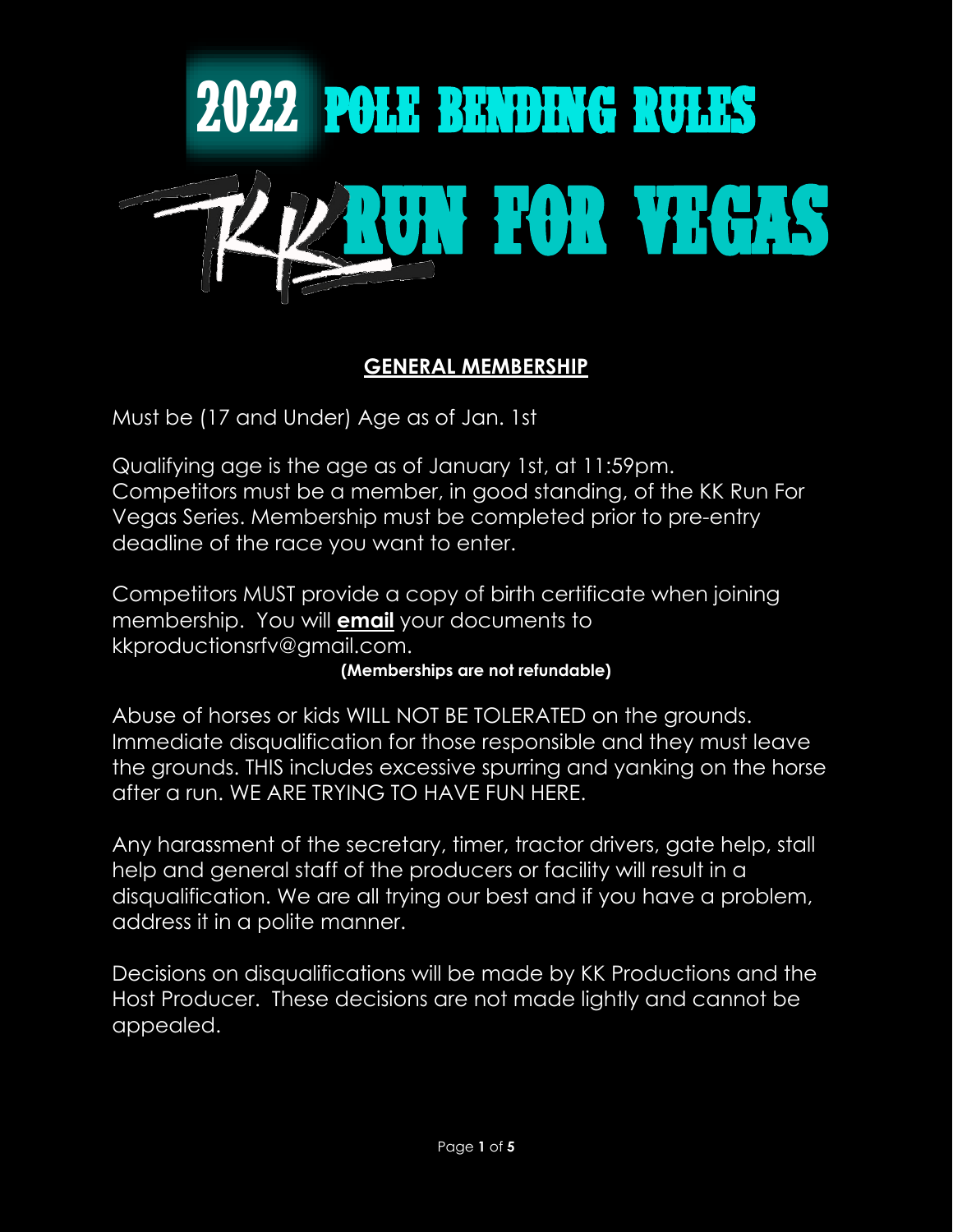## **EQUIPMENT AND DRESS CODE**

Competitors must ride in a Western saddle.

Velcro "Magic Seats" or tying a child to the saddle seat in any fashion, will not be allowed.

Any chain or metal nose bands or tie downs must be covered with tape or plastic.

DRESS CODE:

- Long sleeve western shirt or blouse (tucked in)
- Jeans (no holes or rips)
- Western boots, with a heel.
- Western hat or Western or Plain riding helmet required

This is a national event for cowgirls and cowboys, we want everyone to be safe, and still respect western heritage and tradition. You must wear a western hat for all public events. This includes public appearances you may make on behalf of KKRFV, including the number presentation ceremonies.

\*\*This is ONE age group.

Qualifying rules:

- 1. The top 2 fastest times at a sanctioned race will qualify for the Junior World Finals in Las Vegas, Nevada, in December.
- 2. The top 10-point earners from all qualifier races across the country in your age group will earn a qualification to the Semi-Finals for the Junior World Finals Pole Bending in Las Vegas, Nevada in December!
	- Points will be counted for Pole Bending at the races
	- The top 10-point earners (that have not already qualified for the semi-finals) will advance to the semi-finals.
	- If you have entered more than one horse at a race, only the fastest time (regardless of which horse was ridden) will be counted for points.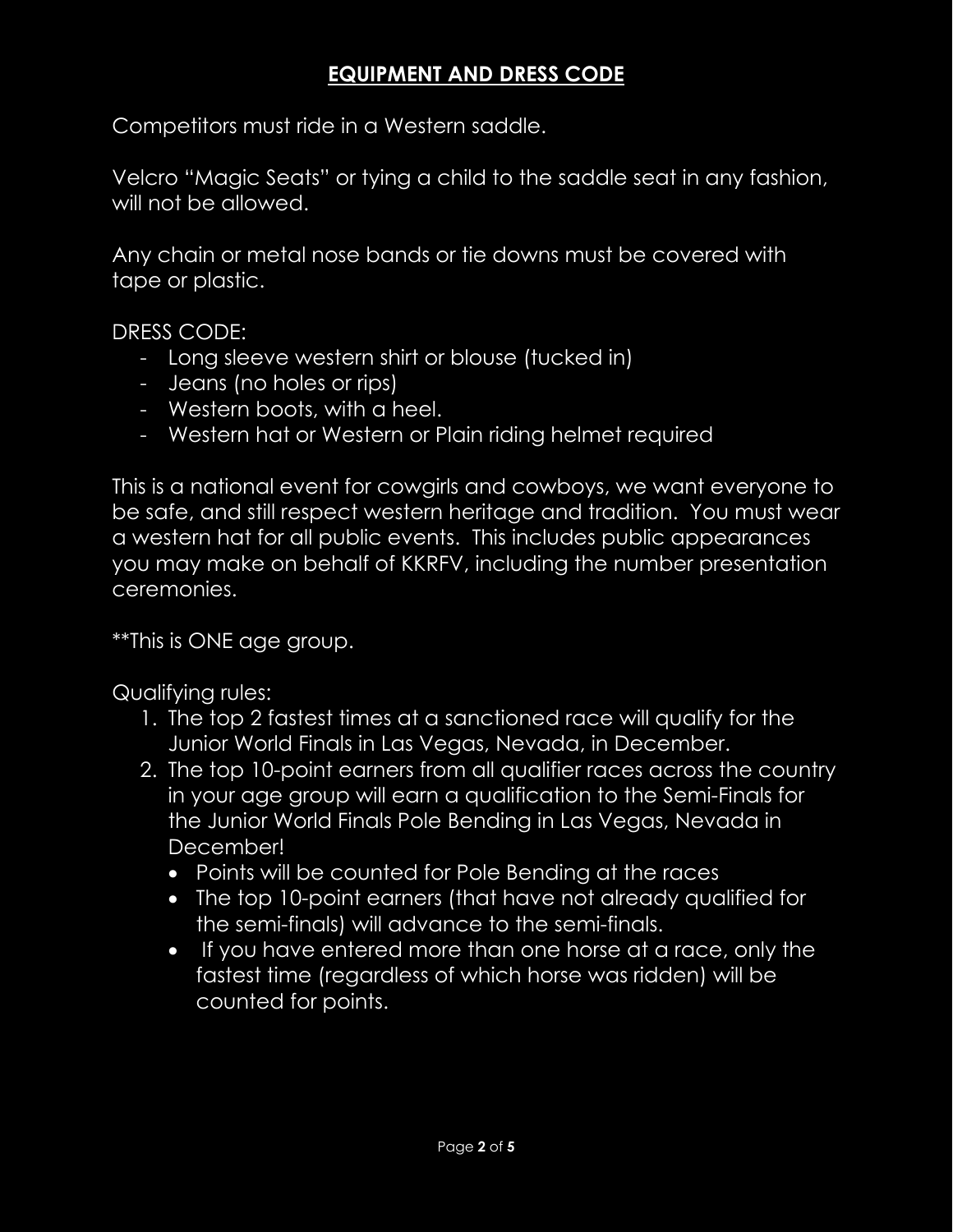We will only count points on those not qualified already. It is a 10-point system accumulated from all the sanctioned races.

> First Place - 10 Points Second Place - 9 Points Third Place - 8 Points Fourth Place - 7 Points Fifth Place - 6 Points Sixth Place - 5 Points Seventh Place - 4 Points Eighth Place - 3 Points Ninth Place - 2 Points Tenth Place - 1 Point

 3. The arena rules, conduct, social media, equipment rules, use of horses, etc. for barrel racing are the same for Pole Bending. The only differences are the Event Rules and one AGE group for Pole Bending. KKRFV Junior World Finals entries - In the event of the inability to attend more than 30 days prior to the finals and the contestant is requesting a refund, it will be considered on a case-by-case basis only if it is 30 days prior to the finals. After 30 days, no refunds will be issued. Refunds will only be considered if documentation is submitted on letterhead from your Vet or Doctor backing up your request.

- The first pole is to be 21 feet from the starting line of the electric timer, and the 6 poles will be 21 feet apart.
- Poles will be staked or marked in some fashion i.e., powder, stakes, lasers, have official pole bases, and PVC pipe for the poles.
- Poles will be set at the side of the stake, in the middle.
- There will be a drag every 5 runners.
- A knocked pole is a 5 second penalty. This is a pole that has completely fallen on the ground and remains there.
- The rider can go either left or right, run down to the end pole farthest from the timer, turn, then weave through the 6 poles, keeping forward motion, turn the sixth pole and weave back through, running back to the timer, after turning the farthest pole from the timer.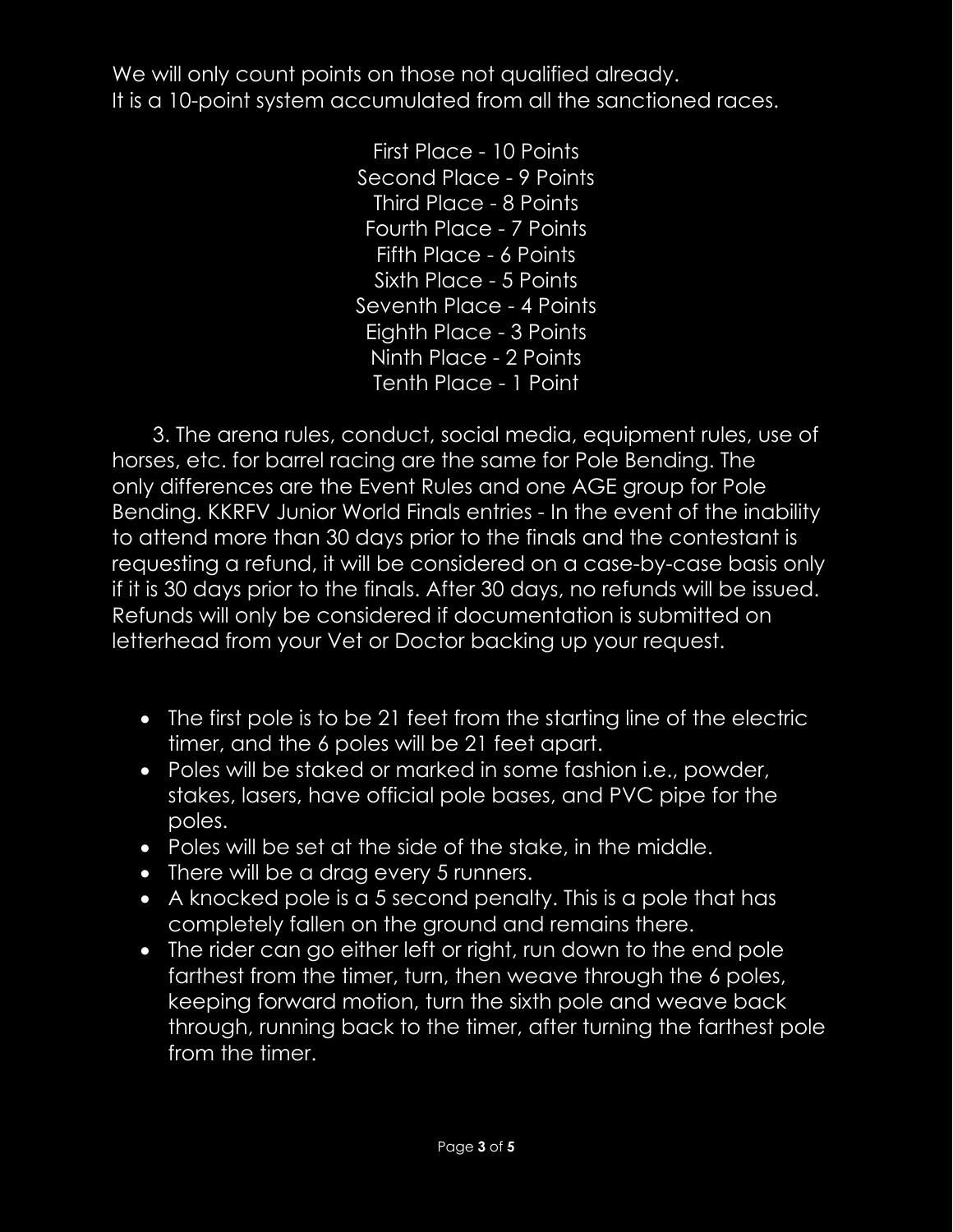- 1. A rider can touch and rock poles.
- 2. In the event of a Pole that finishes falling after the rider has crossed the finish line and results in the course having to be reset, it will result in a disqualification.

This is not a divisional race. It is a straight payout.

#### **Junior World Finals Pole Bending Qualification**

The Junior World Finals Pole Bending will be 2 go-rounds with a Short-Go or Finals. The top 10 fastest averages (aggregate) will qualify for the Short-Go. The payout will be a straight rodeo payout each round, the Short-go and the average (aggregate). The average (aggregate) out of all three runs, will determine the Champion Pole Bender.

In the event of a tie for championship, for the fastest average time, of the Junior World Finals. It will be awarded to the person with the most money earned. If there is a tie for the most money earned, it will go to the person with the highest placing in the short go. In the event that also is tied, it will go to the person with the highest placing from the 1st go. If needed, we would do the same reviewing the 2nd go.

KKRFV Junior World Finals entries - In the event of the inability to attend more than 30 days prior to the finals and the contestant is requesting a refund, it will be considered on a case-by-case basis only if it is 30 days prior to the finals. After 30 days, no refunds will be issued. Refunds will only be considered if documentation is submitted on letterhead from your Vet or Doctor backing up your request.

IMPORTANT: ENTRY DATES AND LATE ENTRY DATES ARE FINAL. NO ENTRIES WILL BE ACCEPTED AFTER LATE ENTRIES CLOSE. Also, if you have NOT paid your membership dues, YOU WILL NOT BE ALLOWED TO RUN.